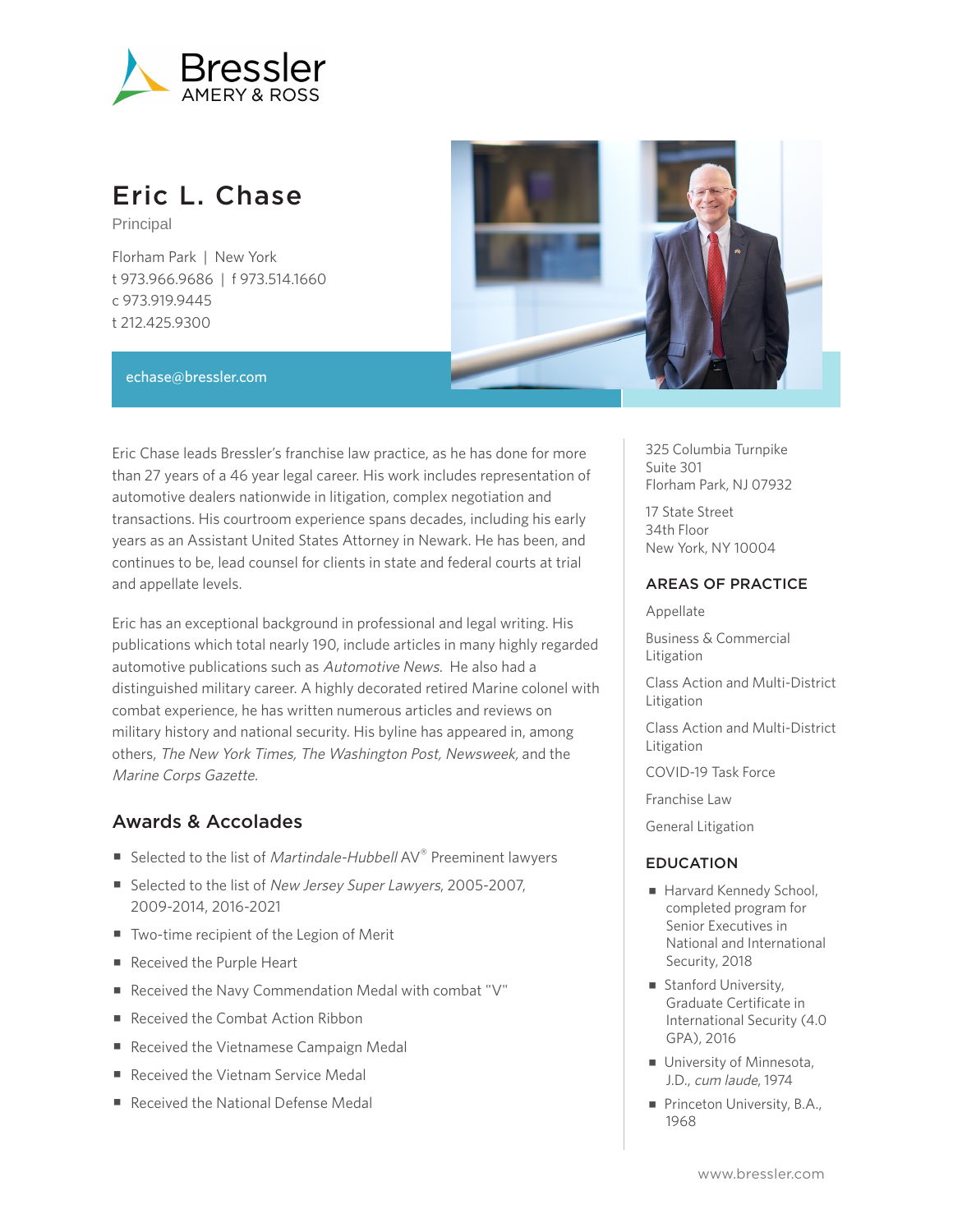

No aspect of this or any advertisement has been approved by the Supreme Court of New Jersey. A description of the award methodologies can be found here.

# **Experience**

- Consultation and development of strategies to avoid formal disputes
- Advice on best practices that may cure problems before they happen (see his annually published checklist for dealers)
- Dealership policy manuals
- Transactional matters, including dealership buy-sells
- Estate Planning for dealers and their families
- Lawsuits for damages, injunctive relief and/or declaratory judgment
- Class and mass actions
- Administrative actions, such as a dealer protesting or defending the establishment or relocation of competitive dealerships
- Appearances before factory dispute resolution bodies, such as the Ford Dealer Policy Board
- Settling hundreds of disputes
- Appeals in state and federal courts

#### News & Alerts

Recent Decisions in New York and Ohio Signal that Courts and Agencies are Diligently Enforcing Laws that Protect Franchised Auto Dealers from Unreliable Factory Performance Metrics Alert, Franchise Law, 07.29.2021

## Speaking Engagements & Events

Eric Chase to Present at 2022 NADC Annual Member Conference Speaking Engagement, 4.24.2022 - 4.26.2022

Eric Chase to Present NYSADA Webinar: Top Legal Trends for Automobile Dealers in 2022 Speaking Engagement, 02.02.2022

Eric Chase to Present Ohio Automobile Dealers Association Webinar: Top Legal Trends for Automobile Dealers in 2022 Speaking Engagement, 01.20.2022

Selected Military Education

- Reserve Components National Security (Pensacola), 1990
- Command and Staff College I and II (Quantico), 1984-1985
- Law of War (Newport), 1982
- Amphibious Warfare School I and II (Quantico), 1978-1979
- International Law (U.S. Army Judge Advocate General School, Charlottesville), 1975- First in Class of 80
- Vietnamese Language (32 weeks) (Defense Language Institute, Monterey), 1969- First in Class of 29
- The Basic School (Top 10%), 1968-1969

#### ADMISSIONS

New Jersey

District of Columbia

New York

Virginia

U.S. District Court, District of New Jersey

U.S. Court of Appeals, Third Circuit

U.S. Supreme Court

U.S. Tax Court

U.S. Claims Court

U.S. Court of Appeals, Second Circuit

U.S. District Court, Southern District of New York

U.S. Court of Appeals, Sixth Circuit

U.S. District Court, Northern District of Ohio